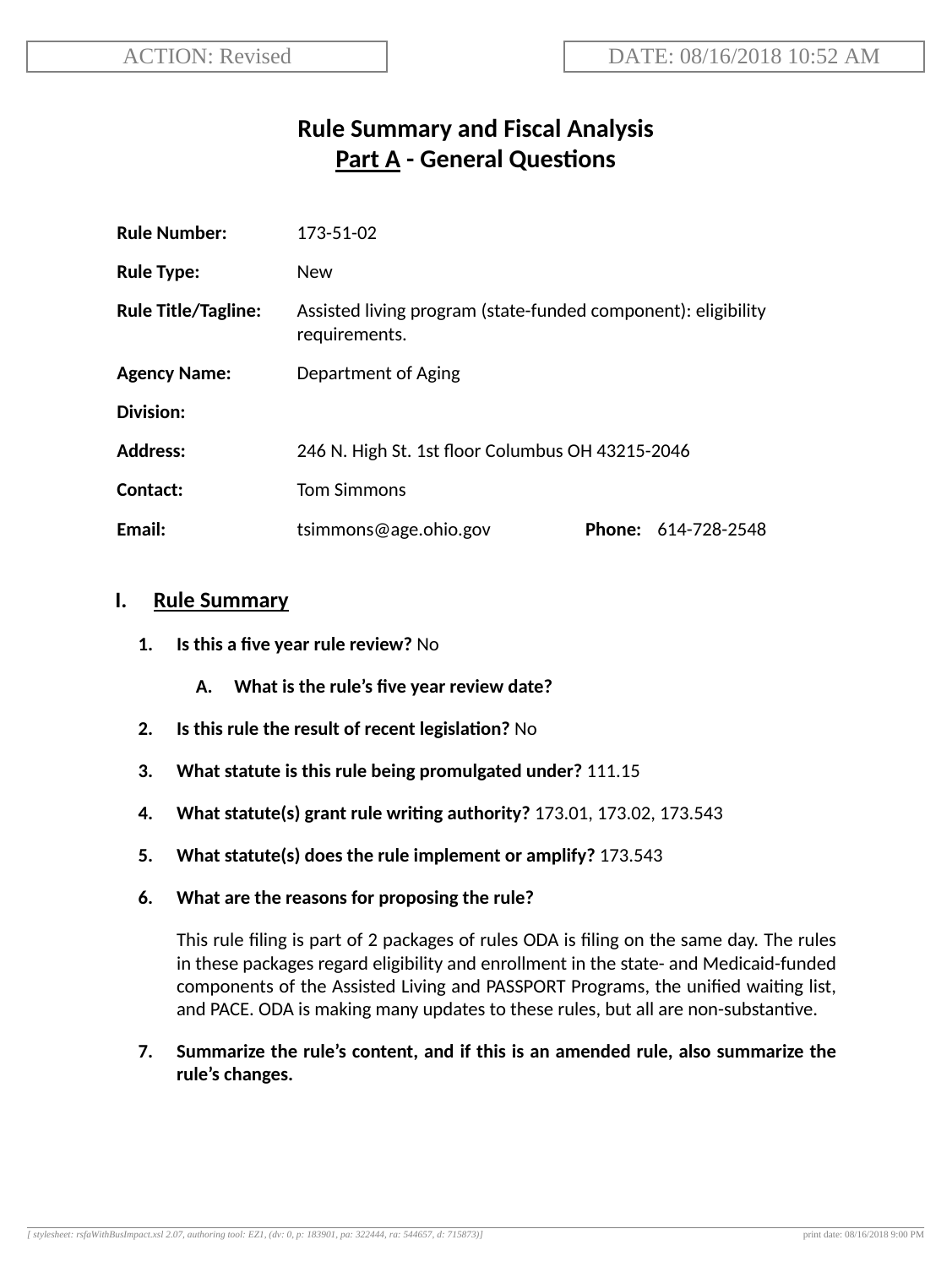This proposed new rule will establish the eligibility requirements for the state-funded component of the Assisted Living Program.

Compared to the current rule, which ODA simultaneously proposes to rescind, this proposed new rule incorporates the following differences:

(1) The proposed new rule uses updated terminology including using "requirements" not "criteria," "requirement" not "criterion," "RCF" not "residential care facility," "timely" not "expeditiously," "ODA or its designee" not ODA (or ODA's designee)," "ODM's administrative agency" not "CDJFS," and "all...eligibility requirements" not "the...eligibility criteria." Additionally, ODA proposes to delete unnecessary use of "who," "has," and "that."

(2) The proposed new rule uses updated references to ODM rules.

(3) The proposed new rule uses ODM's new "PETI" terminology.

(4) The proposed new rule uses "shall" in place of "may" in paragraph (C) of this rule. The meaning of the paragraph will remain the same.

(5) The proposed new rule clarifies that an individual must live in "a cerfied living unit" in paragraph (A)(4)(c) of this rule.

None of the proposed differences between the proposed new rule and the current rule are substantive.

### **8. Does the rule incorporate material by reference?** Yes

**9. If the rule incorporates material by reference and the agency claims the material is exempt** pursuant to R.C. 121.71 to 121.76, please explain the basis for the exemption **and how an individual can find the referenced material.** This rule mentions forms which rule 173-51-01 of the Administrative Code incorporates by reference for the entire chapter. Please review the RSFA for that rule.

#### **10. If revising or re-filing the rule, please indicate the changes made in the revised or refiled version of the rule.**

On August 16, 2018, ODA made a revising filing of this rule to upload a revised public hearing notice and to revise this RSFA.

## **II. Fiscal Analysis**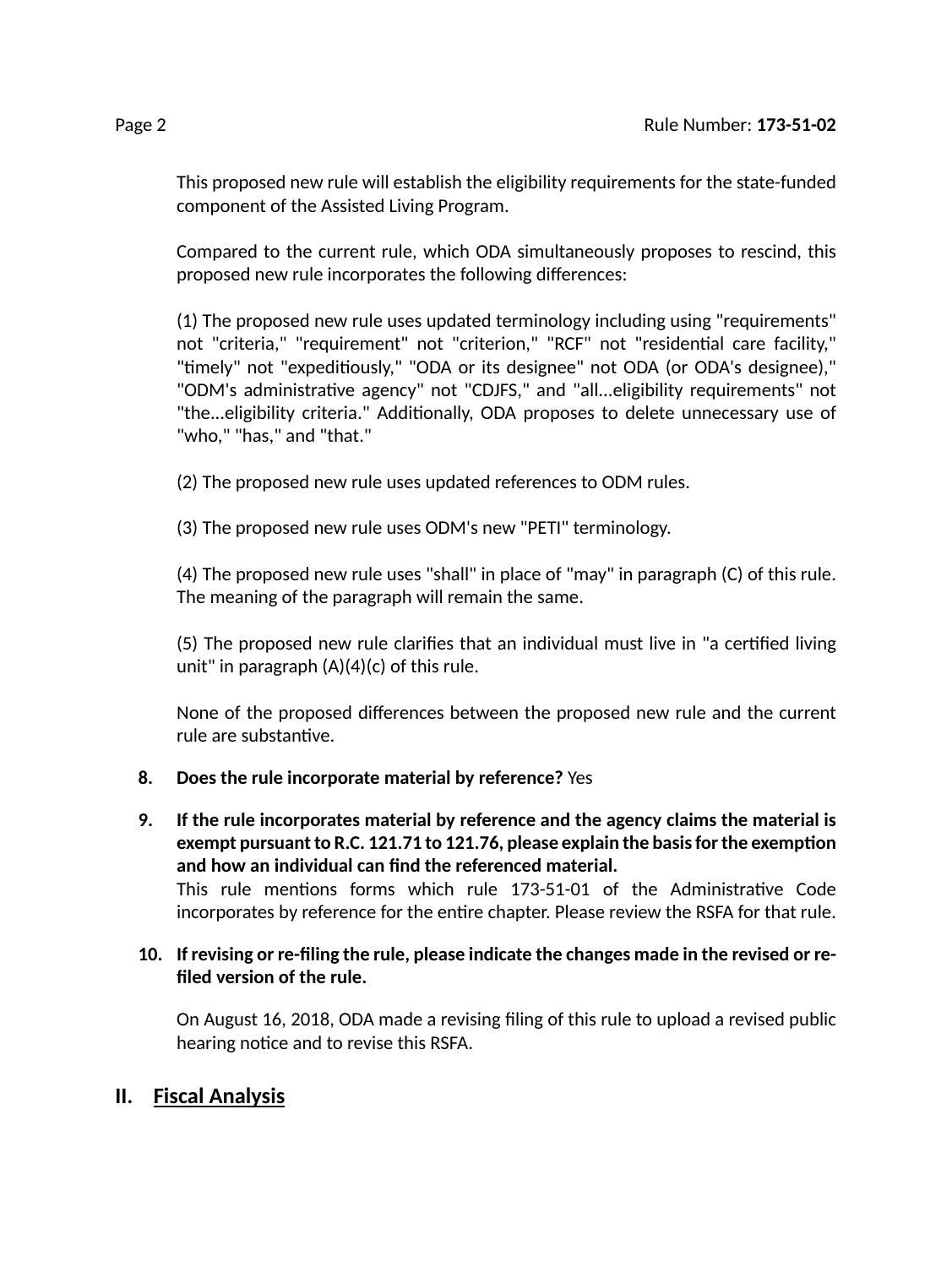**11. As a result of this proposed rule, please esmate the increase / decrease in revenues** *<u>or* **expenditures** affecting this agency, or the state generally, in the current biennium</u> **or future years. If the proposed rule is likely to have a different fiscal effect in future years, please describe the expected difference and operation.** 

This will have no impact on revenues or expenditures.

\$0.00

After this rule filing takes effect, ODA estimates there will be no increase/decrease in revenue from what the Ohio General Assembly appropriated to ODA for the biennium in Am. Sub. H. B. 49 (132nd G.A.), especially because ODA proposes to adopt this new rule to replace a substantially-similar rule which ODA simultaneously proposes to rescind.

**12. What are the esmated costs of compliance for all persons and/or organizaons directly affected by the rule?**

ODA estimates this rule has no cost of compliance for any directly-affected person. It merely lists the eligibility requirements for the state-funded component of the PASSPORT Program. It does not require any person to take any action.

- **13. Does the rule increase local government costs? (If yes, you must complete an RSFA Part B).** No
- **14. Doesthe rule regulate environmental protecon? (If yes, you must complete an RSFA Part C).** No

#### **III.** Common Sense Initiative (CSI) Questions

- **15. Was this rule filed with the Common Sense Iniave Office?** No
- **16. Does this rule have an adverse impact on business?** No
	- **A. Does this rule require a license, permit, or any other prior authorizaon to engage in or operate a line of business?** No
	- **B. Does this rule impose a criminal penalty, a civil penalty, or another sancon, or create a cause of acon, for failure to comply with its terms?** No